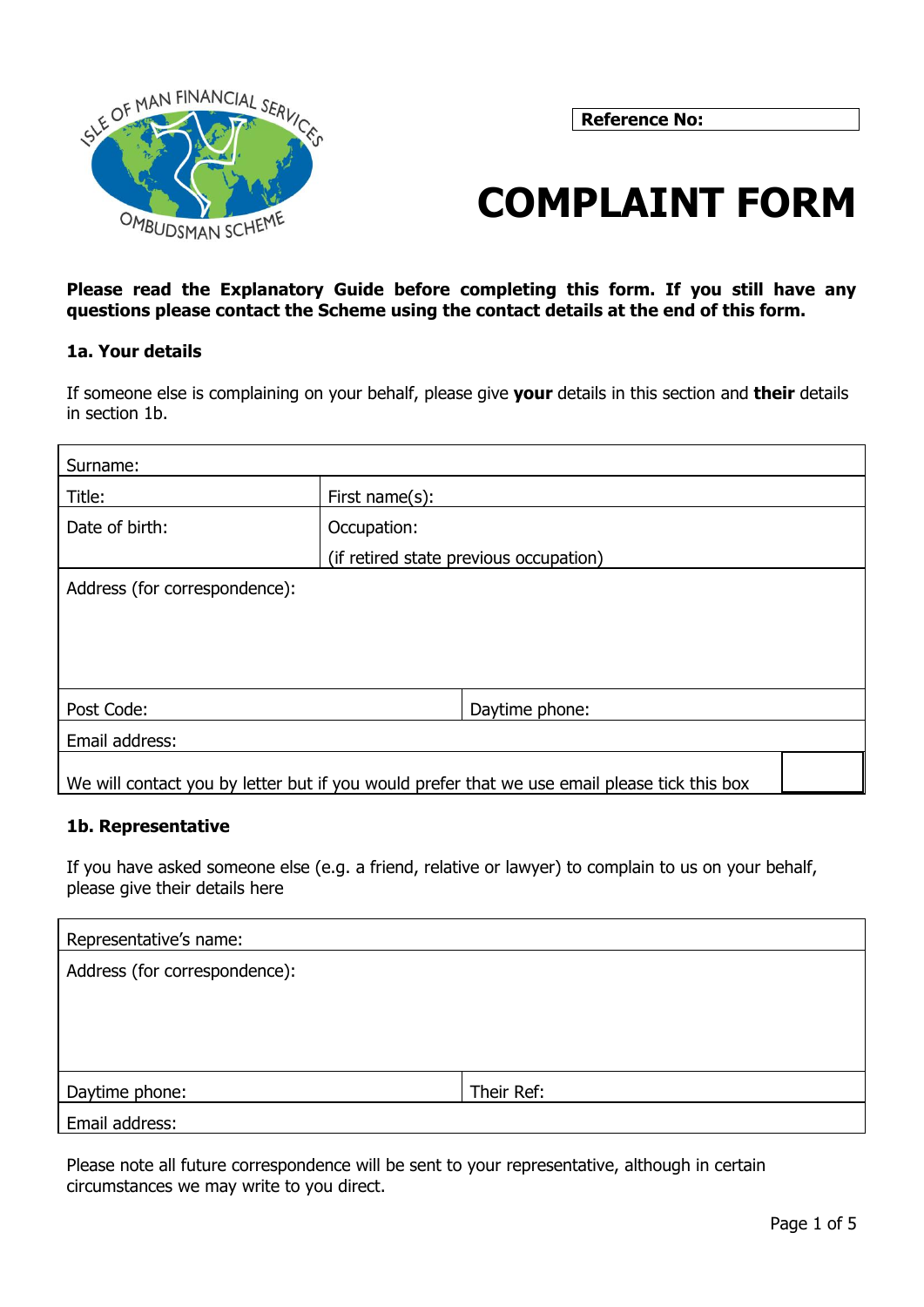# **2. Details of the supplier on the Isle of Man you think is responsible for your complaint.**

| Name of business:             |  |  |
|-------------------------------|--|--|
| Address (including postcode): |  |  |
|                               |  |  |
|                               |  |  |

Your account number and sort code or policy number or claim number or other reference:

**3. Details of the adviser or company which originally sold or arranged the product or** service you are complaining about. (Please note unless this party operates in or from the Isle of Man we cannot consider complaints about its actions / advice.)

| Name:                         |  |
|-------------------------------|--|
| Address (including postcode): |  |
|                               |  |
|                               |  |
|                               |  |
| Phone number:                 |  |

# **4. Description of the product or service you are complaining about**

| Please give the name             |
|----------------------------------|
| and type of account, policy etc: |

Time limits apply to your complaint so we need to know these dates. (See Explanatory Guide for details)

When did the problem you are complaining about happen?

When did you first become aware of the problem?

When did you first complain to the business?

Have there been any court proceedings relating to your complaint or are any court proceedings planned?

Have you contacted any regulator or other complaints body about your complaint?

\*If you have answered yes to either of these questions please give details here:

| Day | Month | Year |
|-----|-------|------|
|     |       |      |
|     |       |      |
|     |       |      |
|     |       |      |
|     |       |      |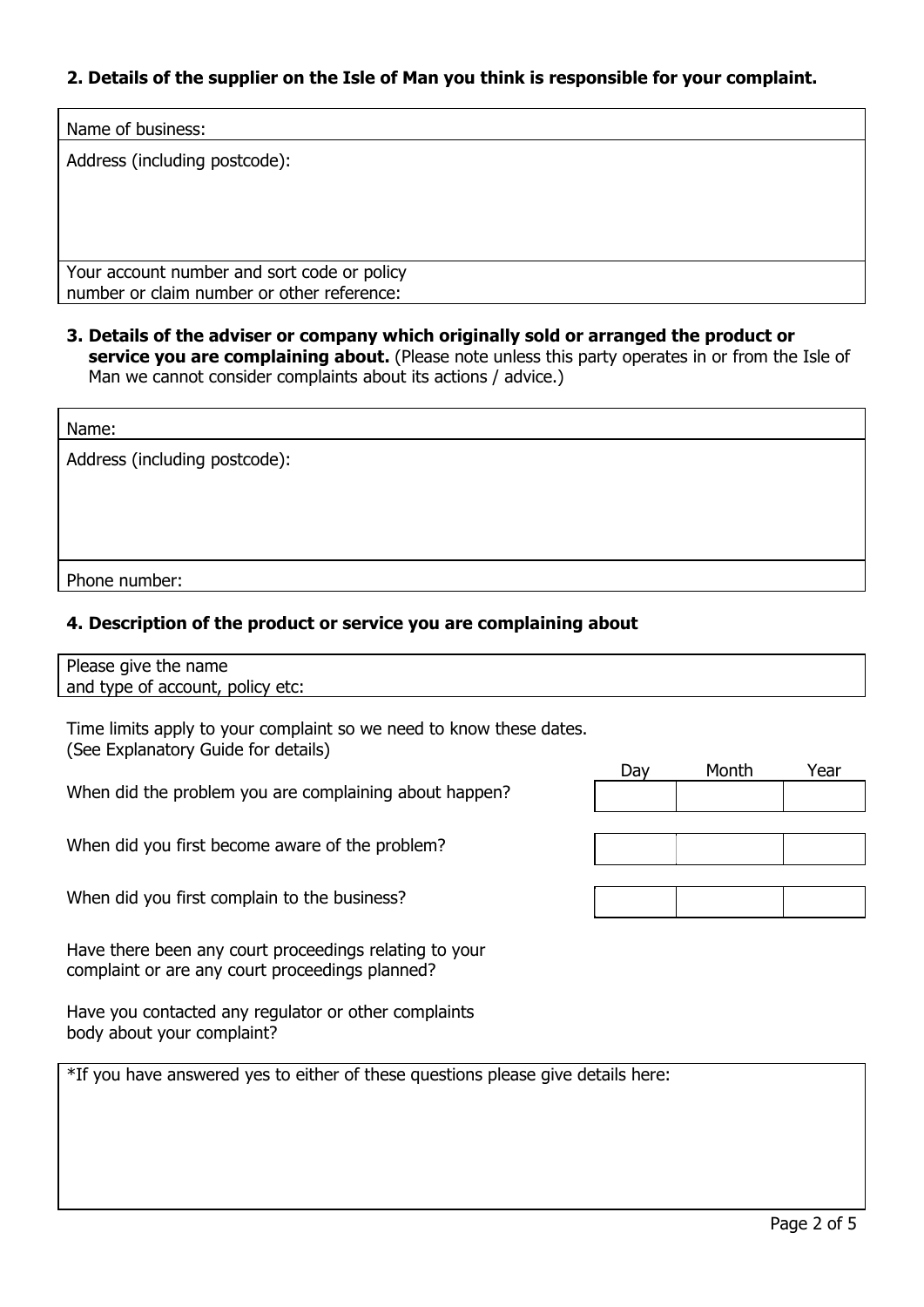# **5. Please sum up your complaint for us in a few sentences so we understand the issues involved. This box must be completed.**

# **6. Please tell us more about your complaint:**

Please list the main details of your complaint, clearly and concisely.

(If you need more space please continue on a separate sheet and attach to the form)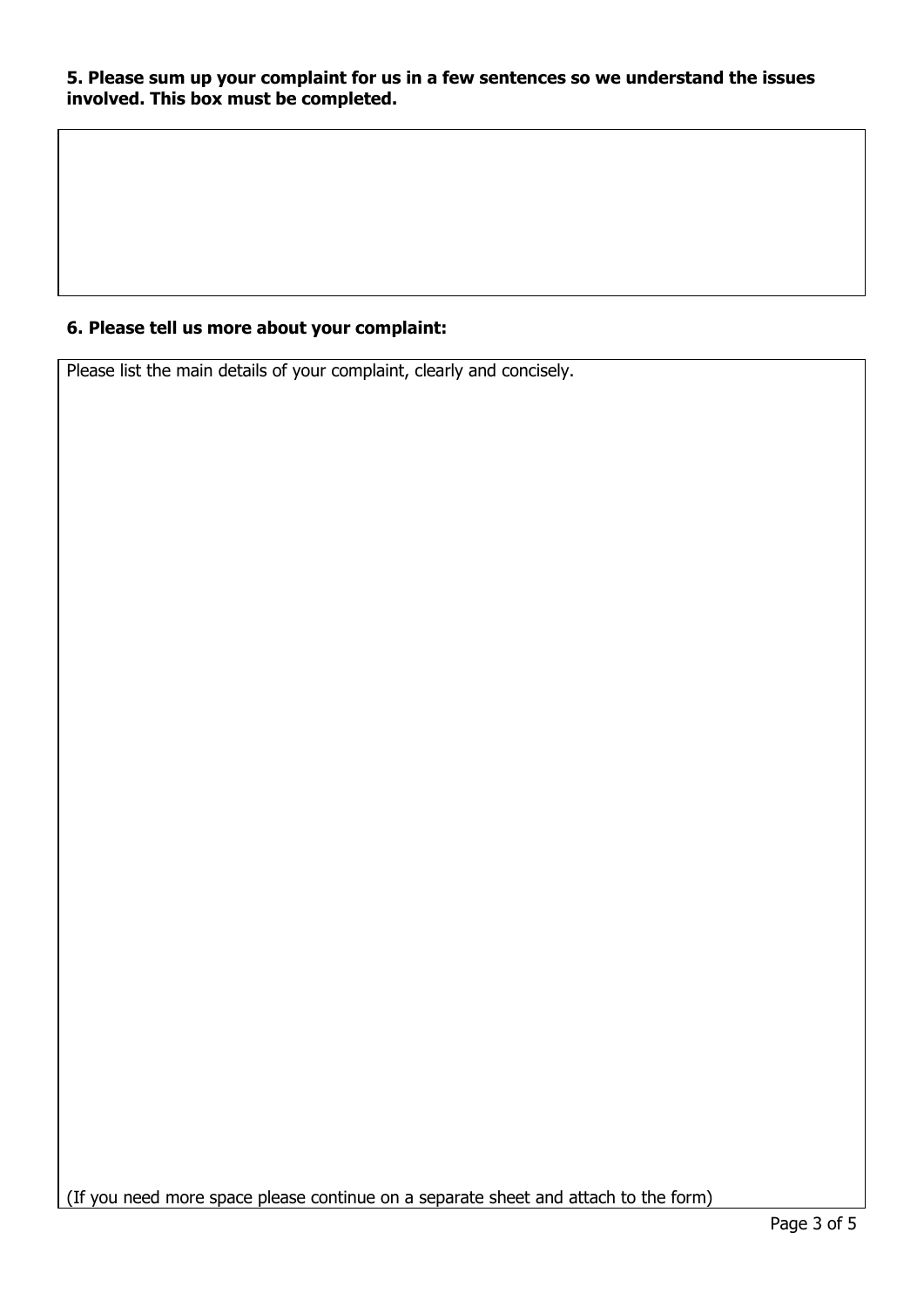## **7. Your losses**

Please state any financial loss you have suffered, explaining how you calculated this amount and provide documentary evidence to support this. The Scheme is primarily concerned with actual financial loss but if you wish to claim for material distress or inconvenience please provide details but note most awards are in the region of £50 to £300

## **Note: the Scheme only has the power to award up to £150,000**

## **8. The supplier's response**

Have you received the supplier's final decision on your complaint in writing?

If Yes please enclose a copy with this form.

#### **(Please remember you must have complained to the supplier before we can look at your complaint. Suppliers have up to 8 weeks to investigate and issue a final response to your complaint. )**

How would you like the supplier you are complaining about to put the matter right for you?

## **9. Personal Data**

The Office of Fair Trading, as operator of the Financial Services Ombudsman Scheme, is a controller for the purposes of the 2018 Data Protection Legislation and requires the information on this form to comply with its legal obligations under the Financial Services Act 2008. Your personal information will be held by the OFT for the purposes of processing this application.

Details of how and why the OFT processes your personal information are contained in our privacy policy, found here: [https://www.gov.im/oft.](https://www.gov.im/oft) The OFT Data Protection Officer can be contacted on (01624) 686781 or by email at DPO-OFT@gov.im

## **10. Before you sign please tick that you have:**

| Completed all the sections of this form.                      |  |
|---------------------------------------------------------------|--|
| Enclosed a copy of the supplier's final letter to you.        |  |
| Enclosed copies of any other relevant documentation.          |  |
| Included everything you want to tell us about your complaint. |  |